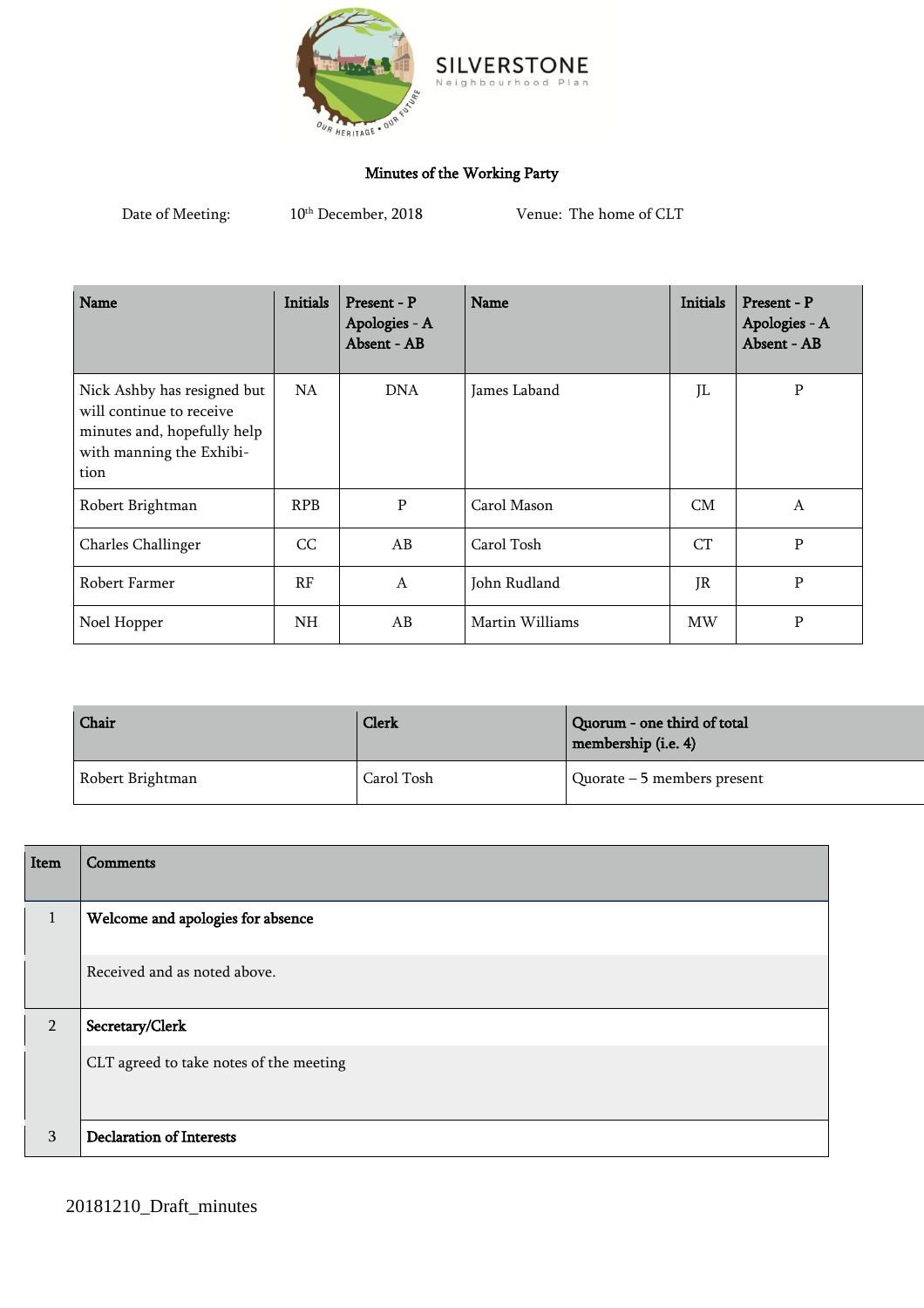| Item           | Comments                                                                                                                                                                                                                                                                                                                                                                                                                                                                                                     |
|----------------|--------------------------------------------------------------------------------------------------------------------------------------------------------------------------------------------------------------------------------------------------------------------------------------------------------------------------------------------------------------------------------------------------------------------------------------------------------------------------------------------------------------|
|                | There were no Declarations of Interest.                                                                                                                                                                                                                                                                                                                                                                                                                                                                      |
| $\overline{4}$ | Minutes of the meeting 15 <sup>th</sup> October, 2018                                                                                                                                                                                                                                                                                                                                                                                                                                                        |
|                | Minutes of the meeting held on 15 <sup>th</sup> October were approved. CT would forward to JL/JR for inclusion on the PC<br>website and CT would add them to 'Final' in Dropbox.<br>Action: CLT/JL/JR                                                                                                                                                                                                                                                                                                        |
| 5              | <b>Matters Arising</b>                                                                                                                                                                                                                                                                                                                                                                                                                                                                                       |
|                | All actions had been completed.                                                                                                                                                                                                                                                                                                                                                                                                                                                                              |
| 6              | GSA - Preliminary results                                                                                                                                                                                                                                                                                                                                                                                                                                                                                    |
|                | MW took everyone through the computer graphics he had completed from the ["mountain" of] original work to<br>assess each grid of the matrix (using the original criteria through to the 'weightings', when the village had been<br>asked to comment on the relative merit of those criteria). Group members felt the work by MW was deeply im-<br>pressive, with graphics produced which would be a central plank of future decision making and the planned ex-<br>hibition. MW was thanked for his efforts. |
|                | Now there was the need to align this with the work done by RPB on the 'mini' Masterplans based on the "Call<br>for Sites" map.                                                                                                                                                                                                                                                                                                                                                                               |
|                | All members now felt that they could justifiably present this systematic work as scientifically rigorous, unbiased<br>and statistically accurate.                                                                                                                                                                                                                                                                                                                                                            |
| 7/8            | THE EXHIBITION                                                                                                                                                                                                                                                                                                                                                                                                                                                                                               |
|                | Caroline Brown (graphics specialist) has already started work on the Masterplans by stitching together the indi-<br>vidual sites into computerized version(s) overlain on the OS map of the village.                                                                                                                                                                                                                                                                                                         |
|                | JR will research the costs of display boards, although CB may have access to those she uses.<br>CT will speak to Groundwork re the exhibition funding and how it fits into their remit.<br>RPB will discuss costs with CB and advise the group.                                                                                                                                                                                                                                                              |
|                | The Easter vacation was deemed to be a suitable time for the Exhibition and CT would discuss the hire of the<br><b>School Hall</b> later this week. Likely dates being $9th - 14th$ April thereby giving the village the maximum exposure<br>to our plans.                                                                                                                                                                                                                                                   |
|                | RPB had been able to photograph the 1997 oblique Aerial photograph held on behalf of the Parish Council in the<br>White Horse. Again, a valuable visual representation of the changing face of the village. The acute sun angle<br>clearly reveals mediaeval ridge and furrow. RPB has mapped the latter using this HD photograph and this factor<br>can now be included in the GSA calculations.                                                                                                            |
| 9              | <b>Ecology</b>                                                                                                                                                                                                                                                                                                                                                                                                                                                                                               |
|                | JL highlighted the work he has been doing over the course of at least the past 12 months in ascertaining the flora<br>and fauna of this village. 'Bat Central' seemed to focus on Kingsley Road/Whittlebury Road junction. JL has<br>many audio files of mostly Pipistrel bats but has also used the Trail Camera to capture both wild (and occasional-                                                                                                                                                      |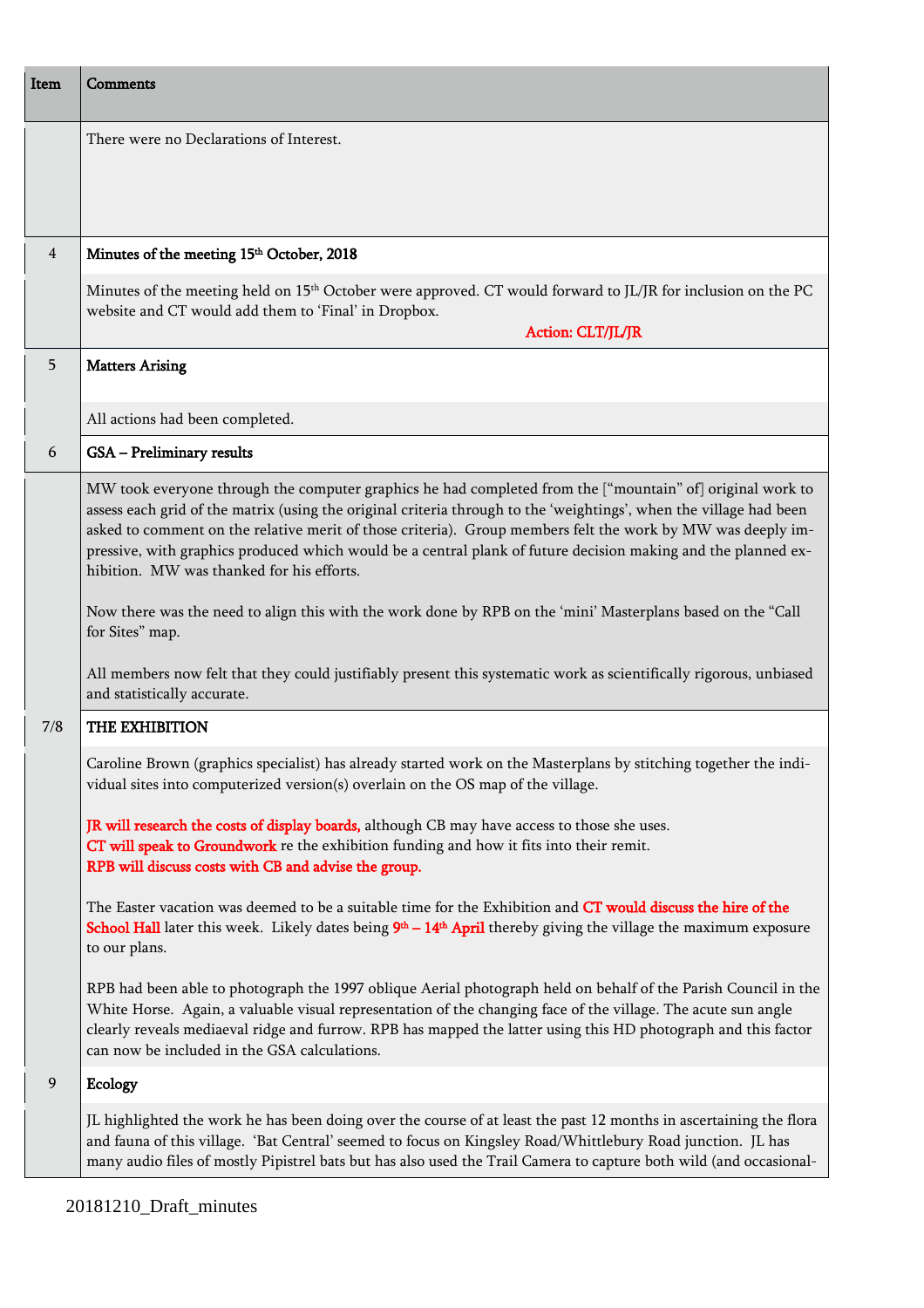| Item | <b>Comments</b>                                                                                                                                                                                                                                                                                                                                                                                                                                                                                       |
|------|-------------------------------------------------------------------------------------------------------------------------------------------------------------------------------------------------------------------------------------------------------------------------------------------------------------------------------------------------------------------------------------------------------------------------------------------------------------------------------------------------------|
|      | ly, domestic) wildlife. It would be helpful to be able to use CC's TV to portray this at the Exhibition. JL has rec-<br>ords of various deer, orchids  we need to be able to get the villagers excited about the variety on our door-<br>steps and have an "Ecology Corner" section in the Exhibition.                                                                                                                                                                                                |
| 10   | Landscape                                                                                                                                                                                                                                                                                                                                                                                                                                                                                             |
|      | RPB had completed a complete walk around the village with Geoff Boddy (Landscape Architect). GB has been<br>carrying out work on the relationship between Stowe Master Plan and Silverstone village as well as over-arching<br>visual appraisals for the NP.                                                                                                                                                                                                                                          |
|      | JL and RPB had photographed the original Whittlewood Map (1604) and the Silverstone 1824 Enclosure map at<br>Northamptonshire Records Office. Due to the impressive size of these maps JL and RPB had to take photo mosa-<br>ics. JR is to take these and "stitch" them together in Photoshop.<br>RPB also presented a 1790s map of Whittlewood. Of particular interest is the "intersection" of the Stowe Master<br>Plan and the Whittlewood map which "pivot" at Silverstone village.               |
|      | RPB to compare these with maps of 1790 and modern day. GB to pull together conclusions and advice.                                                                                                                                                                                                                                                                                                                                                                                                    |
| 11   | <b>Meeting with Ellie Gingell</b>                                                                                                                                                                                                                                                                                                                                                                                                                                                                     |
|      | CT and RPB had met with EG who had provided comprehensive and most encouraging feedback on our plans to<br>date. We were saddened to hear that she would be leaving SNC in late January to return to commercial work<br>but had agreed to 'keep in touch'. Both RPB and CT had written to her expressing their appreciation of the sup-<br>port she had given us to date.                                                                                                                             |
| 12   | Landowners and Land Registry                                                                                                                                                                                                                                                                                                                                                                                                                                                                          |
|      | RPB had commenced initial, very informal discussions with local landowners and it was planned to continue this<br>work over the next few months up to and including the Exhibition. General principles (only) had been discussed<br>and a positive response to future dialogue was noted. RPB would need to extend this process to the Parish Coun-<br>cil as our sponsors. Somewhat more formal sessions would be convened with PC members in attendance and<br>notes taken (as deemed appropriate). |
| 13   | <b>Clive Girling</b>                                                                                                                                                                                                                                                                                                                                                                                                                                                                                  |
|      | CG (our volunteer Project Manager) is researching what happens when the NP goes forward for Examination.<br>At this point there are usually objections from strategic landowners and the Examiner needs to put together a<br>response. It may be in our local interest to produce a NPDO. To date, CG has found no evidence of a rural NP<br>using this current planning legislation.                                                                                                                 |
| 14   | Site Visit to Blakesley and Syresham Village Halls                                                                                                                                                                                                                                                                                                                                                                                                                                                    |
|      | MW agreed to investigate this aspect.                                                                                                                                                                                                                                                                                                                                                                                                                                                                 |